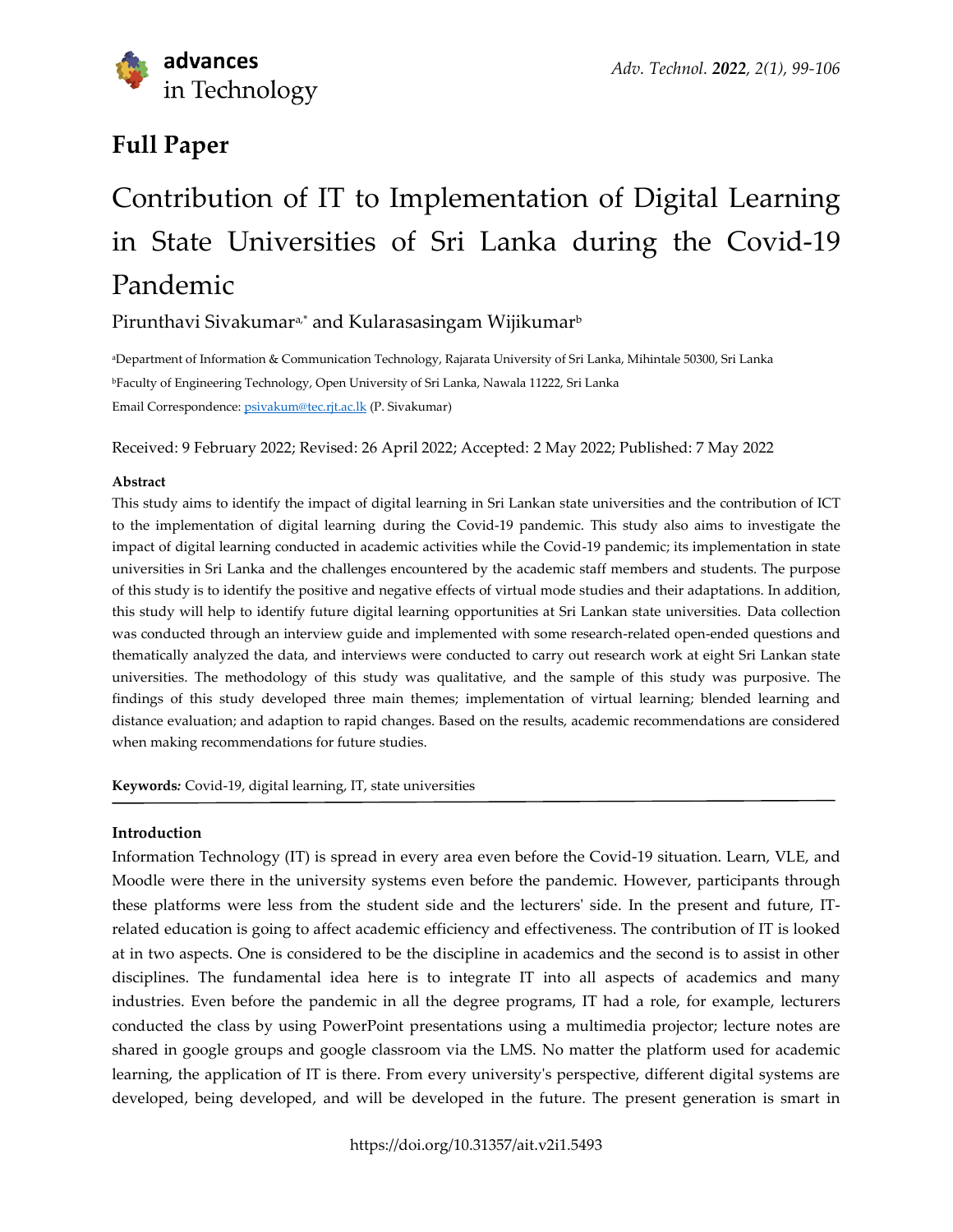using IT. When it comes to academics, students seem more active and advanced in IT-relevant fields than highly experienced lecturers. The reason is the current generation appeared to live with IT in almost all things. Conventional study methods evolved little by little and now study methods are changed to electronic presentations, online discussions, and online study materials. The evolving teaching methods are becoming convenient to both lecturers and students. Even though the physical existence is more interactive, online teaching brings the existence of the lecturers rather than having no lecturers. This is because of the advanced IT that we have nowadays. The main advantage of this teaching method with the support of Information Communication Technology helps the students to get the recorded video or audios so they can listen to the lecturers whenever they need it. This helps them to listen to the lecturers and learn whatever they miss during the lectures. This is possible because of IT and is a huge advantage for the students. However, there is some additional work pressure on the lecturer's side. Overall, IT is a huge advantage to uplift the academic educational system. This helps both students and lecturers to maximize their utilization of IT to enhance their education. Every university and academic staff member is finding new methods or advancing their existing methods or implementing their planned methods to full fill the academic requirements in the given time frame.

#### **Objectives**

This study aims to identify the effectiveness of the implementation of digital learning where the possibility was made through advanced Information Technology in the state academic industry during the Covid-19. The purpose is to see the challenges encountered by the academic staff and students due to the peak use of IT in state universities of Sri Lanka. Below mentioned objectives are to fulfill the purpose of this study.

- Recognize the positive and negative impacts of virtual studies and their adaptation in the Sri Lankan state universities.
- Identify the opportunities for future digital learning in the academic educational system in the Sri Lankan state universities.

#### **Literature Review**

https://doi.org/10.31357/ait.v2i1.5493 The outbreak of Covid-19 has had a major impact on all processes around the world. More than two years have passed since the pandemic, and it is still expanding rapidly. The functioning of the global education system was severely affected by the outbreak. This is a pandemic that has caused massive institutional and behavioral effects in various areas, including education. The impact on learners is unprecedented. According to UNESCO, there are more than 1.5 billion elementary and junior high school students around the world who cannot go to school because of this pandemic situation. Countries and communities affected by large and unexpected closures are forced to look to multiple digital learning platforms for a rapid fix. These rapid changes from face-to-face to online classes have pushed the deeper problems surrounding the country's education policy and theoretical foundations and assumptions. The need for implementation of various measures in the education sector is essential for better development to address the outbreak of covid-19. Therefore, many countries practice digital methods in learning and elearning practices in school and university buildings. Digital learning and e-learning actions are highly applicable in all countries and even in Sri Lanka to provide education for students. The pandemic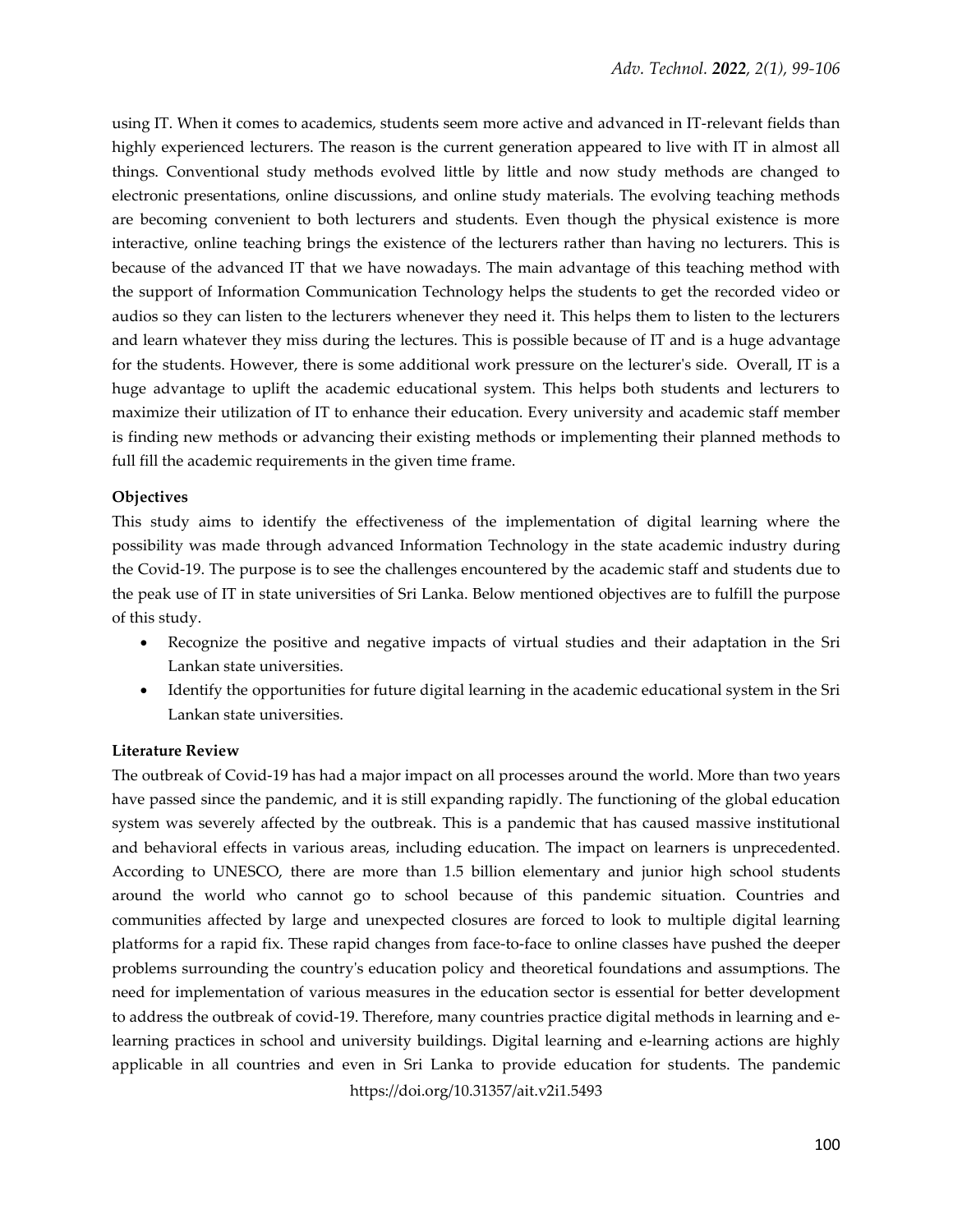continued for a long time, and according to the requirements of mobility avoidance, the best learning method was determined as digital learning [4].

The action epidemic shows educational institutions and teachers in the global education system moving from classrooms and lecture rooms to digital platforms almost overnight. This immediate transition created gaps and shortcomings in the adaptation of online learning [6]. There are pros and cons to using digital learning. Perhaps more importantly, alternative market opportunities have been created for commercial digital learning platform providers. Some emergency online learning programs have been criticized for not complying with educational principles, best practices, and previous research [3].

During the Covid-19 pandemic, educational institutions have strived to seek out to make sure the students can continue their studies despite the crisis and social distancing [6]. In many cases, to make sure the continuation of studies, educational institutions have proceeded to seek out quick fixes with edtech [6]. This has created a sellers' market, where ed-tech companies have eagerly jumped on the chance to supply their services. Some are willing to supply their services and platforms for free of charge during the instant of crisis. At the same time, the students' satisfaction levels and attitudes toward e-learning and virtual classes are high and positive during the pandemic [5]. This demonstrates proper procedures and provision of all necessary education and e-learning taken at the university. With this, the study recommends supporting the efforts taken by the university and the continuous work to supply all the needs of education via e-learning and virtual classes with suitable infrastructures and technical support. Further, it recommends the continuous update on the teaching and learning platforms with the developments and training for faculty members, instructors, and students for future updates regarding this online teaching and learning. The long-term impact of e-learning on education still needs further proper investigation. It's possible that long-term e-learning could hurt learners and educators. Future studies should tackle this issue maybe through future monitoring of graduates and alumni or employers' surveys [5].

Limited mobility is available for the functionality of the Covid-19 pandemic. Therefore, the education system faces great disadvantages in each country. While setting the virtual classes, a surprising result was found before the pandemic. It was explained by some factors [5]; these factors are a powerful infrastructure that supports e-learning with a robust bandwidth, and a stable reliable blackboard platform. Another important factor is that instructors and students with many features and tools have long experience in front of the pandemic [5].

Many schools and universities are switching to e-learning practices to avoid the effects of COVID-19. One study found that moving to complete online learning practices would put pressure on finding some new tools, but the universities are offering online training and workshops for all teachers and students [5]. Some educational and technical issues related to new features were explained through a series of recorded videos published on YouTube. Also, several faculty members and students were familiar with online practice even before the pandemic [5]. Indeed, during the lockdown, students were pressured to rely more on themselves during the learning process, but they gained better stamina and independence which lead to a positive attitude towards new experiences. Another point they pointed out was that during the virtual classes, female and male students could be integrated into the same class and create a more competitive environment that would increase the experience of scholars [5].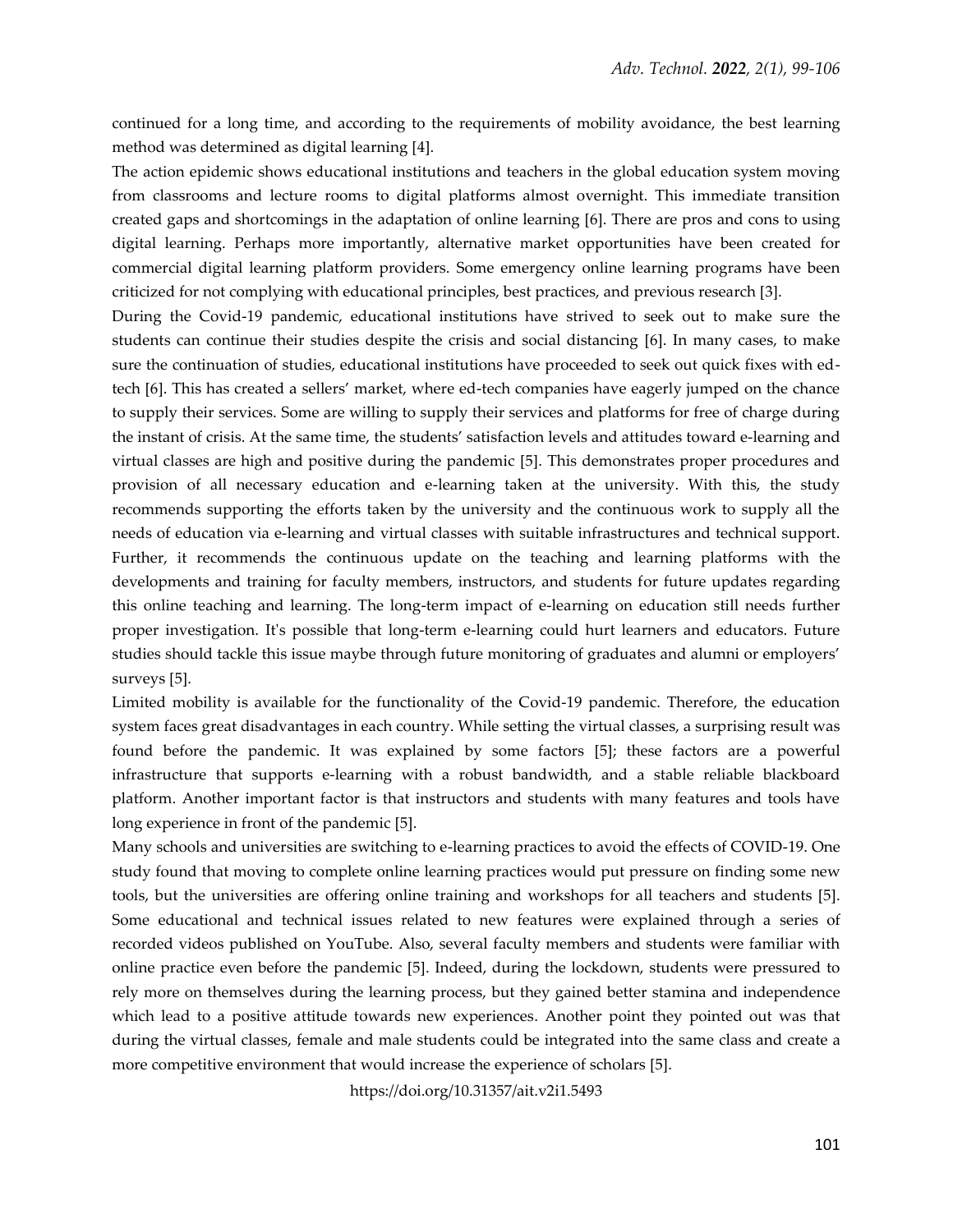#### **Methodology**

Here, the primary data collection method was used to collect the data. This was conducted through an open-ended questionnaire through which the researchers were able to collect the data under the qualitative study to identify the contribution of Information Technology (IT) in the implementation of digital learning and its impact in state universities in the Sri Lankan context. The questions are included to identify the contribution of IT in the university system specifically on the academic side; changes happening in the government universities, due to this Covid-19 situation with IT; issues faced by lecturers in this situation; issues faced by the student side; challenges in conducting the practical sessions virtually; different modes of assignment submission; availability of infrastructure for students and lecturers; the desire of conducting blended learning mode in future due to pandemic; quality and challenges in virtual training; future IT changes and expectation for state universities from government.

The sample of this study was taken from eight state universities in Sri Lanka. This sample included Heads of Departments, Senior Lecturers, Lecturers, and Professors, from the Faculty of Science, Department of Computer Science and Engineering, Department of Computing, Department of Computer Science, Department of Physical Sciences, Department of Computing and Information Systems, and Department of Computer Science and Informatics. This was taken as a purposive sample. The sample had academic experience from 3 years to 28 years.

The researchers transcribed the interviews from voice recordings to textual and then to the transcripts, data was carefully analyzed to code and researchers developed themes based on the codes.

#### **Results and Discussion**

The researchers developed three main themes based on the codes: Implementation of Virtual Learning, Blended Learning and Distance Evaluation, and Adaption to the Rapid Changes. These three themes have been analyzed and discussed carefully based on the findings.

#### *Implementation of Virtual Learning*

https://doi.org/10.31357/ait.v2i1.5493 This is a tremendous improvement in the IT sector these days. Before Covid-19, IT was not effectively used in learning, however, after the pandemic, the main teaching method was online learning. The findings of this study show that there was uncertainty to conduct academic sessions online. However, the initiation began to conduct online lectures and other educational-related activities in state universities. The conventional teaching methods were teacher-centered but now it changed to student-centered teaching and learning. The lectures are conducted through Learn, Zoom, Google Meet, Microsoft Teams, and other different video conferencing applications. Teaching methodologies have drastically changed from offline to online. Not only the studies, but department, and faculty meetings are also conducted through digital platforms. One of the interviewees said that "*Some online teaching platforms have been used by some people like Google Classroom. Work from Home is becoming trendier these days. People are getting set up their personal computers with an adequate internet connection, software, and hardware. People are using a shared platform for practical sessions. Recording videos, uploading laboratory practical sessions to YouTube which are done by the staffs and YouTube materials are becoming popular these days*". Therefore, according to the interviewees, the government has provided free facilities, so data-free Zoom links have been provided for most of the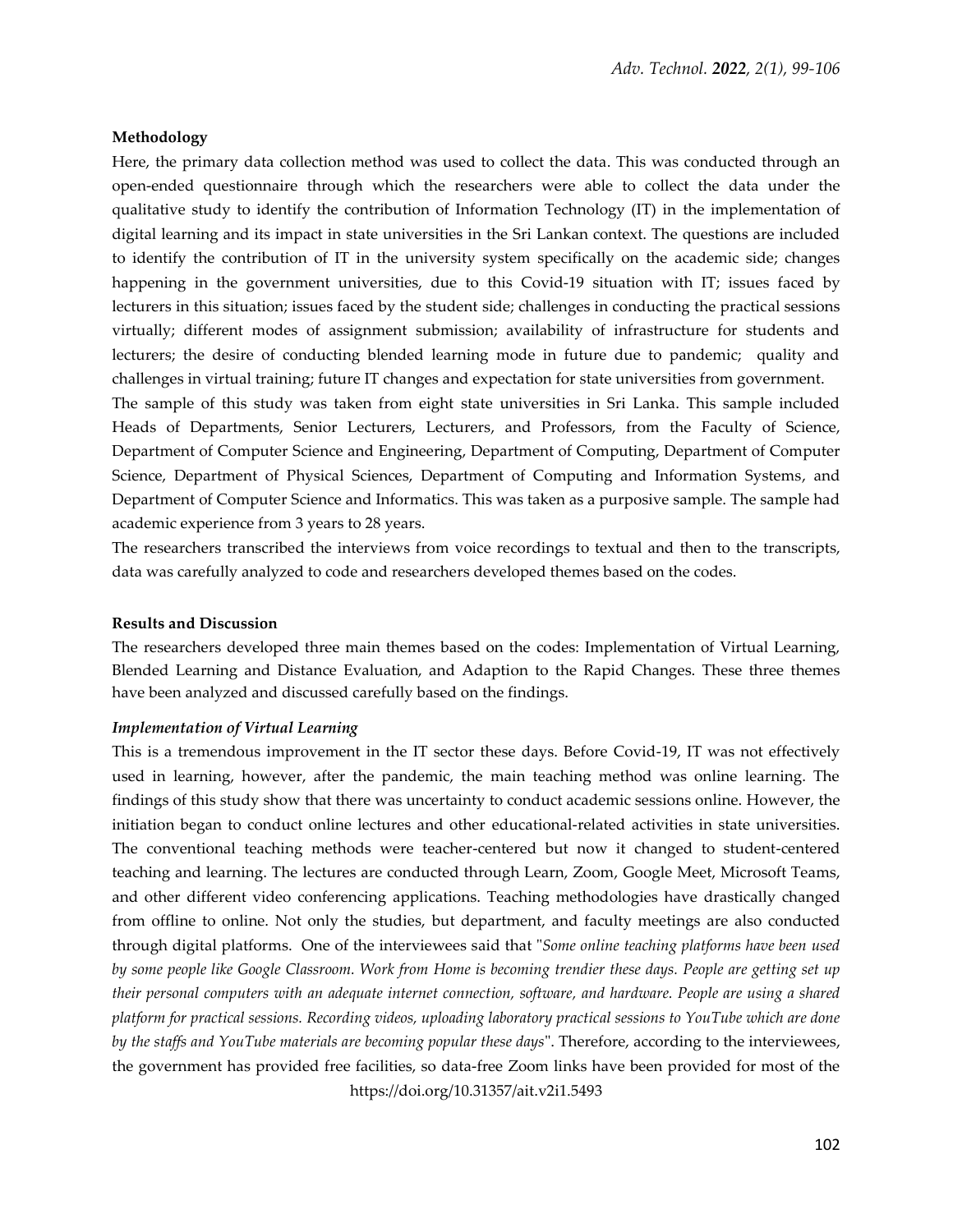lecturers, so students do not have to worry too much, they only needed an internet connection to participate only in lectures. Participants of this study revealed that the students who have the IT infrastructure are privileged to have better connectivity. On the other hand, students who have not had any infrastructure or connectivity in the long term will be affected due to this virtual implementation. Similarly, students who have good connectivity but don't have infrastructure are challenging. Students who use their smartphones sometimes live in fewer coverage areas, and their bandwidth is not sufficient. Even if the students have all these facilities, they need to purchase data for learning. Those who are having facilities are getting benefits, others cannot get whatever they deserve to get.

The interviews further show that the assignments are collected, evaluated, and the marks of assignments are sent through Moodle. This study finds that the continuous assessment marks are provided through Moodle which is implemented to teach and evaluate smartly. This electronic mode of studying reduces paper consumption. UGC circular allows the universities to find ways of conducting the final assessments through online platforms. It is still under discussion to find a method to have final exams online. Regardless of the consequences, everyone was forced to use IT for learning, business, and other activities due to Covid-19. All around the world due to the peak usage of IT, many IT professionals lost their jobs or were half paid for their jobs. Based on the collected data, it is evident that the state universities stood up to the challenges and everyone is working online now.

#### *Blended Learning and Distance Evaluation*

The next finding of this study was stated that *"…..Earlier we had those conventional thoughts that CA is this much and End semester is that much, and also all the examiners supervised examinations. Now everything is changing and we are seeking new methods of assessment, new methods of teaching."* Lectures and discussions are conducted through Zoom and other Video Conferencing platforms. But still, several problems are encountered in conducting exams as well as practical sessions. Especially in the field of Engineering courses, it is very hard to conduct practical sessions online. There were opinions to start the blended courses after Covid-19, so this will provide opportunities for students to take part in practical sessions at laboratories and study online. UGC and the authorities like to do this change, to have a better chance in future implementations. A participant stated that *"……at least the computing-based faculties and departments can go for the blended learning model. There are so many opportunities, and even though the semester is not over, now our students are in the industry, and they are working from home. The 4 th-year students are following lectures, do the research, and also, they are working for organizations. Earlier we didn't have that flexibility. We can apply the same thing at least for our 4th-year students".* This flexibility was validated by other participants.

On the other hand, the university doesn't have academics only, students will be missing their extracurricular activities, team interactions, and other personality development. Yet the pattern was identified that all the participants said learning from home would be much more relaxing for the students. Similar to the advantages, the researchers identified disadvantages as well. When it comes to blended learning, distance learning has some backlogs which cannot be controlled by the students, such as frequent power failures, strengths of networks, and additional costs for data packages. The researchers further noticed that there are students who cannot afford to buy laptops, desktops, and smartphones to continue this distance blended learning.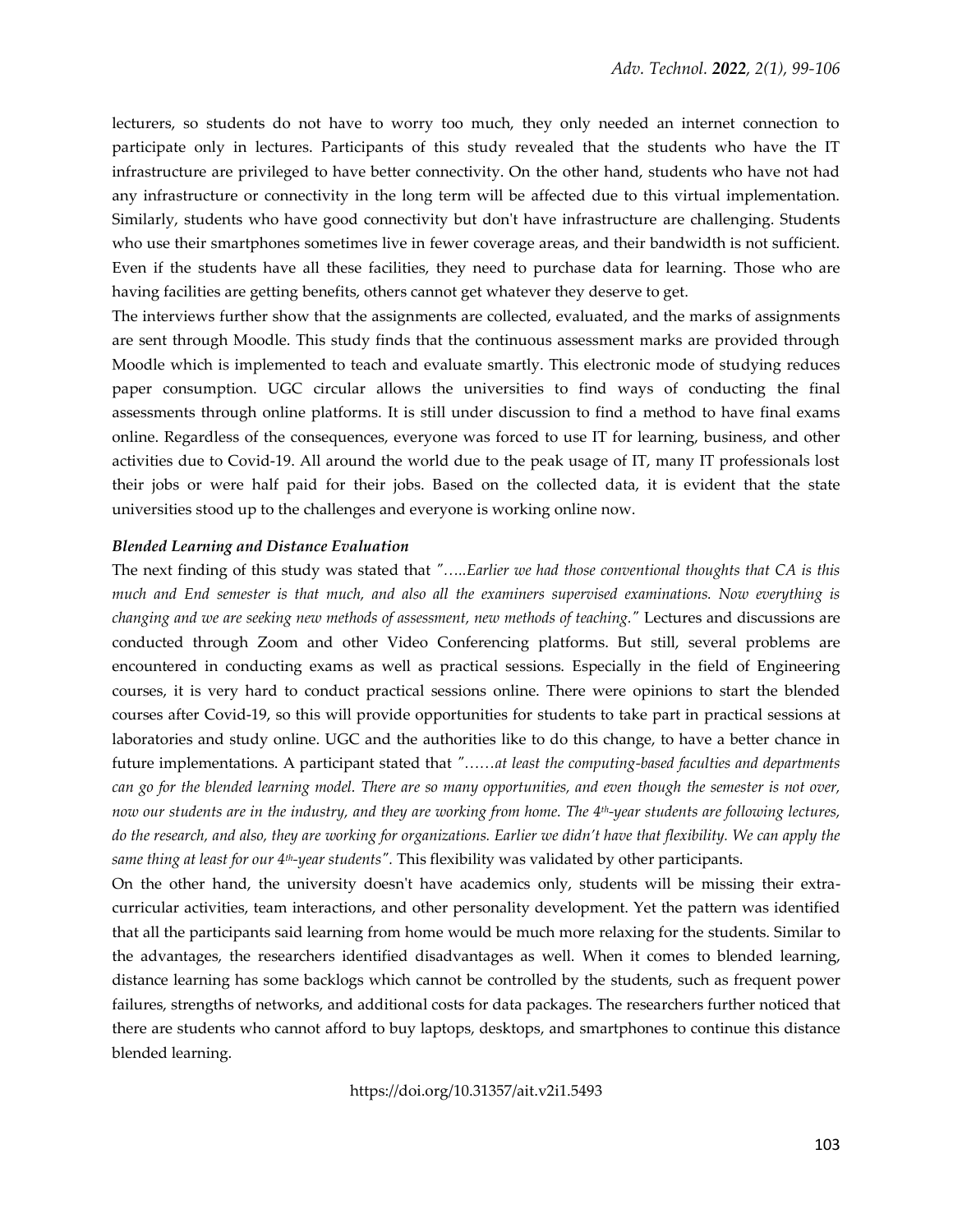The researchers recognized some relaxation in certain rules through virtual learning which also can be adapted to blended learning. A participant confirmed that *"we too relax in many of our styles, I'm very much strict on attendance, I expect 100% attendance. But in online lectures, I don't expect attendance. So, I think, slowly and slowly I am also adjusting to that technique. Nowadays I'm not looking for 100% attendance. So, from a different point of view, we relax some certain concepts of teaching and certain styles. We have given up some certain aspects and also students used to do so with virtual lectures."* In blended learning regardless of the environmental challenges, the student can learn from wherever they are. If this is a physical classroom, there may be some distractions depending on the weather. Students can have recordings of online sessions during the blended learning, therefore they can repeat the sessions and take notes if they miss any area. This will reduce the time of lecturing. Further, this new culture brought difficulties into the students' life, and this was deeply mentioned during the interview. The researchers noted that participants were concerned with cost-effective methods, which can be implemented to reduce the university overheads. *"……in the private sectors, you don't have to invest a lot in buildings, air conditioning, power, and internet. You can be given laptops and some increments for internet and infrastructure facilities and working from home is very easy from the company point of view. Some of these things have to work well from online mode will be a good thing to learn during the online lectures."* The researchers further identified that participants desired to move to the blended learning mode due to an increased number of university intakes which can be exhausting for lecturers and faculties. Therefore, blended learning will be prioritized in the future to reduce overheads, decrease exhaustive teaching, and improve effective learning.

#### *Adaption to the Rapid Changes*

One of the main problems identified here was the state universities were not ready for the drastic change which was happened during the Covid-19. "....one main concern is "We were not ready" ... especially *government universities/ government set-up. We are a kind of behind in the industry or the private sector. Our infrastructure was not ready. In university times, our networks were not enough, and our Wi-Fi set-up is not adequate.*" The researchers identified the attitude of reluctance to change to the new environment and the methods were not implemented effectively to face these challenges and to change the attitude toward learning. Commitment from the students is also lacking, the researchers identified that the responsibility of the students is far less than in previous days. Commitment to education and finding solutions to problems are far behind. The soft skills of the students yet need to be developed apart from academic learning. Evident to this finding, a participant stated *"……If you are going to study 4-year engineering program, the government is going to spend a lot on you. Whatever program you are going to follow, after 3- or 4 years' time students are done, because of that student's whole life will change, and the student will be stable. In 10 years, the students will be having a good job. So, a student is given a lot of things. So, I would prefer, the students should find possibilities, there are enough ways for a student to earn money nowadays. There are enough payment schemes, you may need around 100,000 to buy a fair-enough laptop, and even cheaper than that you can find a second-hand PC. So, in my opinion, when they are 18 to 19 years old, and if they don't know how to make 50,000LKR to 100,000LKR for something that is going to change their life, how the student is going to live in the company later? how they are going to live in an institute later? how they are going to work for a company?*"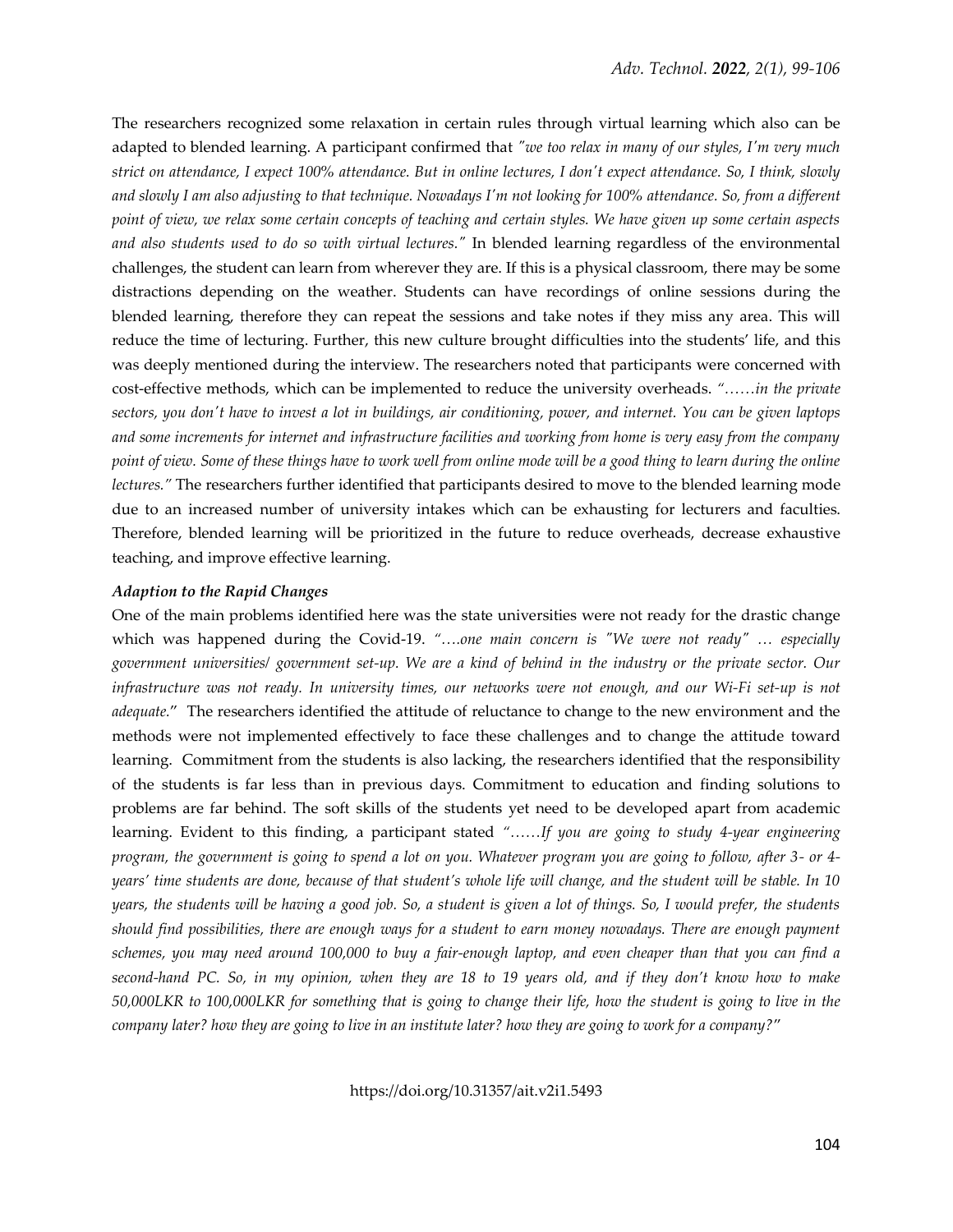The pattern of lecturers is not easily adapted to these kinds of changes and that was also notified by the researchers. *"…..there are a lot of courses like IELTS, Toffle, CCNA, Microsoft exams, etc, are even doing lots of practical sessions online and even exams were conducted online. We should not think too much, there are difficult technologies delivered online nowadays, even though, we are still reluctant to change some small changes. In my opinion, one of the difficulties we face is attitude.*" A positive pattern also seen in virtual learning is that student interacts quite high via chatting where they don't raise questions or answer questions in the physical classrooms. So, this provides kind of feedback to the lectures to understand the student's level of understanding of the lectures. However virtual environment has challenges to adapt to because it was revealed that "*it's not like sitting and looking at the lectures and lecturer. While working from home the disturbance might be there, they will put their microphones in mute and switch off their videos, and go here and there, so that reduce the concentration on the lecture.*" Ultimately gained knowledge at the end of the semester or during the academic year virtually will be far less than the physical lecturers. Long-time lectures have consequences and exhausting for both lecturers and students. *"……Conducting lectures online is timeconsuming compared to physical lectures. We need to ask every student whether they are online and whether they can hear the lecturer. So, time is taken to sort out these kinds of things. It's very time-consuming compared to the physical lectures. And also, face-to-face communication is lacking, there is some kind of cognitive factors that decide the relationships between students and lecturers; the emotional attachments between students and lecturers are lacking; organizing quizzes and examinations is very hard; previously materials and everything didn't allow the students to copy.*" This virtual teaching culture may result in the new approach of inducing students to copy at a higher rate. The researchers further recognized that when the students don't have speedy typing skills, it causes additional stress to the students. The researchers further noticed that even if the staff is not experienced, the staff may have enough capacity to learn and adapt to the upcoming technologies.

Another important point was stated that adapting to virtual learning is also not possible. As evident, a participant said, *"………In my point of view if we are conducting practical sessions using ICT, ………., It is difficult but possible. I'm saying that just consider the chemistry practical, and if a lecturer carries out whatever the experiment in the laboratory while someone is recording it for creating a video, then uploading the video for students to view and learn. That is what I said "Not Possible". But it's possible, on the other hand, it is less effective. Because students just watch the video and learning experiment is not highly recommended. But it is only a possible solution. In the case of industrial training, now the only possibility is work-from-home. Then what happens is, we lost the objective of this industrial training. The main objective of industrial training is to give our students industrial exposure. They have to work within the industrial environment, they have to observe how this management, the intermediate level officers, and the lower-level officers, how to work, how they interact with each other, and all these things. But those are not achievable with these work-from-home or train-from-home situations. Those are the factors we cannot address under this situation, even we have fewer ICT technologies."*

#### **Conclusion**

The results of this study identify the contribution of Information Technology (IT) in the implementation of digital learning and its impact on state universities in the Sri Lankan context during the covid-19 pandemic. It shows some interesting findings that the researchers attempted to investigate the effectiveness of digital learning which was implemented in academic activities in the state universities of